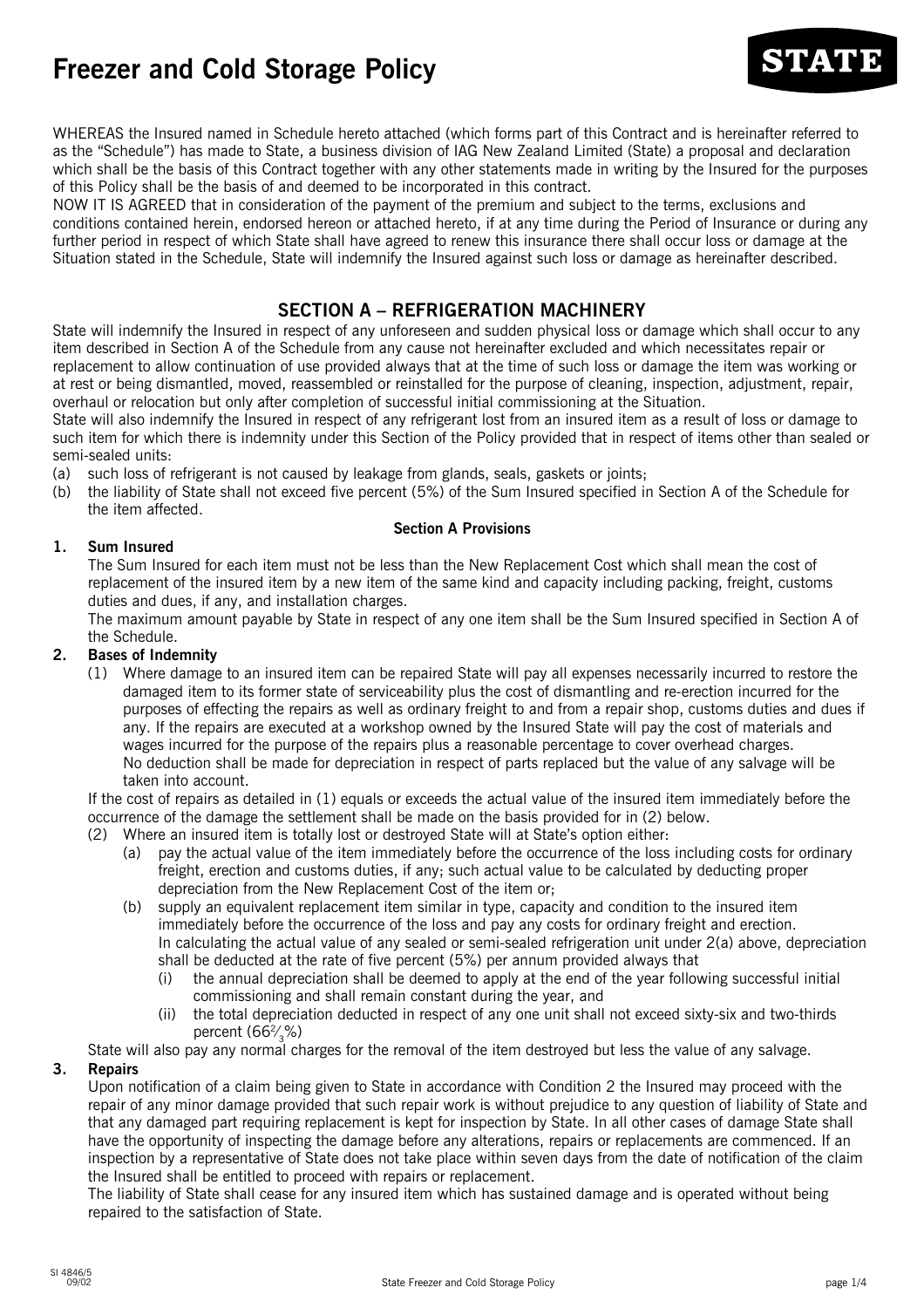State shall not be liable for:

### **Section A Exclusions**

- 1. alterations, additions, improvements or overhauls;
- 2. provisional repairs unless such repairs constitute part of the final repairs and do not increase the total repair cost;
- 3. extra charges incurred for overtime, nightwork, work on public holidays, express freight or air freight unless specially agreed upon by endorsement;
- 4. the Excess stated in Section A of the Schedule to be borne by the Insured in respect of each and every occurrence of loss or damage to each and every item. If more than one item is lost or damaged in one occurrence the Insured shall not however be called upon to bear more than the highest single Excess which is applicable to such items.

# **SECTION B – CONTENTS OF REFRIGERATION UNITS**

State will indemnify the Insured against loss or damage to the contents of Refrigeration Units specified in Section B of the Schedule, caused by:

- (i) a rise or fall in the temperature of the refrigerated compartment as a direct result of damage to the refrigeration machinery which is or would be indemnifiable under Section A of this Policy if such machinery had been so included or;
- (ii) the accidental escape of refrigerant into the refrigerated compartment.

# **Section B Provisions**

# **1. Sum Insured and Claims**

The Sum Insured shall not be less than the replacement cost of the goods stored in the Refrigeration Units. Any claim which is admitted under this Policy shall be settled on the basis of the cost to the Insured of replacement of the goods immediately prior to loss or damage and the maximum amount payable in respect of any one item specified in Section B of the Schedule shall be the Sum Insured set out opposite thereto. The proceeds from any sale of damaged goods shall be deducted from the claim.

# **2. Loss Minimisation**

Any reasonable expenses incurred by the Insured in preventing or minimising loss or damage caused by the deterioration, putrefaction or contamination of any goods specified in Section B of the Schedule shall be payable by State:

- (1) insofar as they will reduce the extent of State's liability or;
- (2) insofar as the Insured could reasonably consider it expedient to incur such expenses but was unable to obtain State's prior approval. State shall however be notified of the measures taken as soon as possible. The maximum amount payable by State in respect of any one item shall be the Sum Insured set out opposite thereto in Section B of the Schedule.

# **Section B Exclusions**

State shall not be liable for:

- 1. any loss arising as a result of shrinkage, inherent defects or diseases;<br>2. any loss arising from improper storage or stowage, collapse of packing
- any loss arising from improper storage or stowage, collapse of packing material;
- 3. penalties for delay or detention or consequential loss or damage or liability of any nature whatsoever;
- 4. loss or damage due to the failure or interruption of the public electricity supply;
- 5. the Excess stated in Section B of the Schedule to be borne by the Insured in respect of each and every occurrence of loss or damage to each item subject always to a minimum amount of ten dollars (\$10).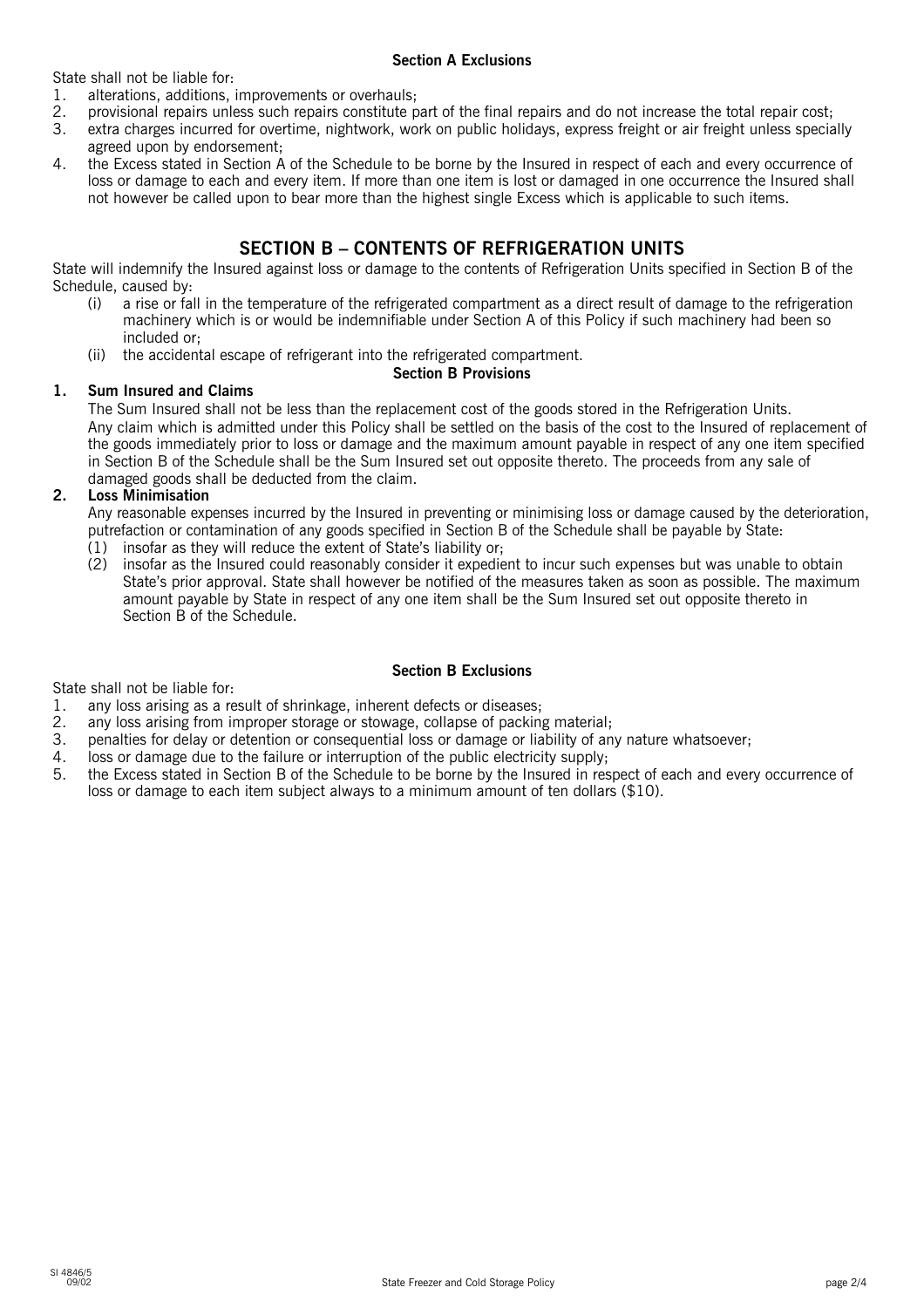# **GENERAL EXCLUSIONS**

State shall not be liable for:

- 1. loss or damage caused by or arising from fire, extinguishing of a fire or subsequent demolition, smoke, soot, direct lightning, chemical explosion (other than explosion of flue gas in boilers), impact of landborne vehicles or waterborne craft, earthquake, subterranean fire, volcanic eruption, landslip, subsidence, riot, strike, lockout, civil commotion, malicious persons acting on behalf of or in connection with any political organisation, aircraft or other aerial devices or articles dropped therefrom, storm, tempest, windstorm, hurricane, cyclone, flood, inundation, water discharged or leakage from any pipe or water system, theft or attempt thereat;
- 2. loss of or damage to belts and objects made of glass or porcelain;<br>3. wasting or wearing away or wearing out of any part of the Refrige
- 3. wasting or wearing away or wearing out of any part of the Refrigeration Machinery caused by or naturally resulting from ordinary use or working, gradual deterioration including erosion, rust, corrosion, or oxidation (due to normal atmospheric conditions or otherwise), damage due to cavitation, scratching of painted or polished surfaces;
- 4. consequential loss of any kind or description whatsoever;
- 5. loss or damage due to faults or defects known to the Insured or any of the Insured's responsible employees at the time of arrangement of this Insurance and not disclosed to State;
- 6. any consequence or war, invasion, act of foreign enemy, hostilities (whether war be declared or not), civil war, rebellion, revolution, insurrection or military or usurped power, confiscation, nationalisation, requisition or destruction by or under the order of any Government or Public Authority.
- 7. (a) loss or destruction of or damage to any property whatsoever or any loss or expenses whatsoever resulting or arising therefrom or any consequential loss;
	- (b) any legal liability of whatsoever nature;

directly or indirectly caused by or contributed to by or arising from nuclear or arising from ionising radiations or contamination by radio-activity from any nuclear fuel or from any nuclear waste from the combustion of nuclear fuel. For the purpose of this Exclusion only, combustion shall include any self-sustaining process of nuclear fission.

- 8. loss, destruction, damage or legal liability directly or indirectly caused by or contributed to by or arising from nuclear weapons material.
- 9. any loss, damage, expense or liability of whatever nature which might otherwise be recoverable under this insurance arising out of or in any way connected with, whether directly or indirectly, the use or operation of any computer, computer system, computer software, programme or process or any electronic system where any such loss, damage, expense or liability arises, whether directly or indirectly, as a consepuence of
	- (i) the date change to the year 2000 or any other date change, or
	- (ii) any change or modification of or to any such computer, computer system, computer software, programme or process or any electronic system in relation to such date change.
- 10. any act of terrorism. Notwithstanding any provision to the contrary, this insurance excludes loss, damage, death, iniury, illness, liability, cost or expense of whatsoever nature directly or indirectly caused by, resulting from or in connection with
	- (a) an act of terrorism regardless of any other cause or event contributing concurrently or in any other sequence to the loss, damage, death, injury, illness, liability, cost or expense.
	- (b) any action taken in controlling, preventing, suppressing or in any way relating to an act of terrorism. An act of terrorism means an act, including but not limited to the use of force or violence and/or threat thereof, of any person or group(s) of persons, whether acting alone or on behalf of or in connection with any organisation(s) or government(s) which from its nature or context is done for, or in connection with, political, religious, ideological, ethnic or similar purposes or reasons, including the intention to influence any government and/or to put the public, or any section of the public, in fear.